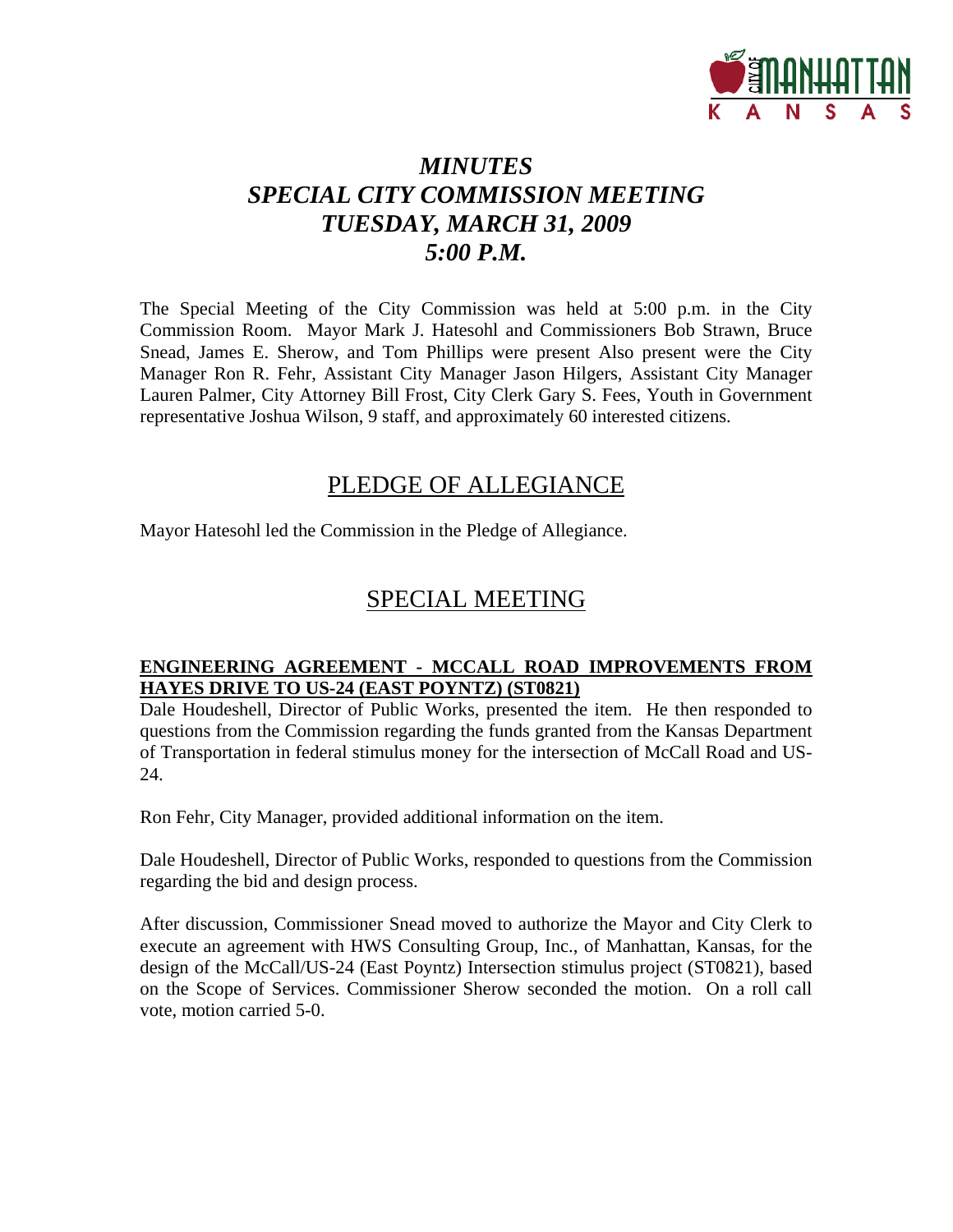### WORK SESSION

Mayor Hatesohl introduced Joshua Wilson, Youth in Government representative.

### **RENTAL INSPECTIONS ADVISORY COMMITTEE RECOMMENDATIONS**

Lauren Palmer, Assistant City Manager, provided background information on the rental inspection process, the current process, and justification for a program. She listed the top ten property maintenance code violations cited during inspections and provided the top ten reasons for vacate notices. She then acknowledged the Rental Inspections Advisory Committee and summarized the charge of the Committee.

Brad Claussen, Building Official, presented the Committee's key discussion points the proposed ordinance would apply to, the proposed inspection schedule and procedures, associated fees and penalties, and other recommendations from the Committee.

Lauren Palmer, Assistant City Manager, presented the range of options considered by the Committee and asked for direction from the Commission before bringing the item back to a legislative session. She then answered questions from the Commission regarding the proposed inspection process.

Brad Claussen, Building Official, responded to questions from the Commission regarding the proposed certificate of compliance, educational pamphlet, and provided an overview of the current inspection process.

Elbert Newman, Fort Riley Off-Post Housing, Rental Inspections Advisory Committee ex-officio member, provided information on the rental inspection process for Fort Riley that is used to help ensure the health and safety of soldiers and their families. He then responded to questions from the Commission about items they look for when conducting an inspection and the inspection sheet used.

Mayor Hatesohl stated that he was not an advocate of a mandatory rental inspection program and asked why people are renting sub-par housing.

Brad Claussen, Building Official, and Lauren Palmer, Assistant City Manager, responded to questions about the notification process that is currently used when issuing citations and the challenges associated with the rental market.

Commissioner Sherow stated that he is an advocate of a rental inspections program and provided some photographs of very poor rental housing conditions.

Commissioner Snead stated that there are a number of people in the audience that can speak to this issue and asked that they come forward and share that information.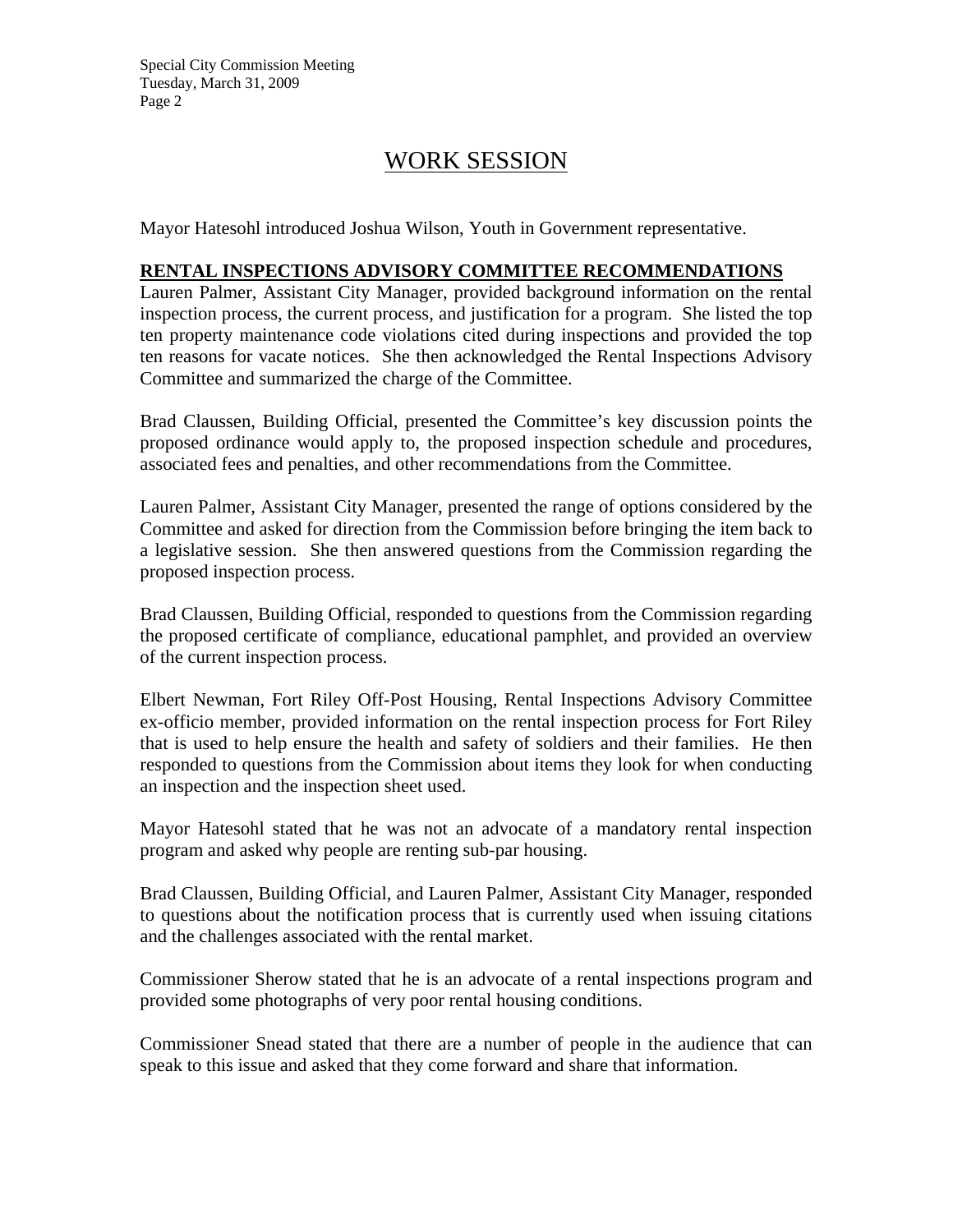### **RENTAL INSPECTIONS ADVISORY COMMITTEE RECOMMENDATIONS** *(CONTINUED)*

Commissioner Phillips indicated support for a rental inspection program, especially for the older structures in our community.

Commissioner Strawn asked that the landlords be part of the regulating process and to find a balanced solution. He stated that in a democracy, free markets are the best allocators of resources, but need to be properly regulated and fair.

Brice Ebert, representing Landlords of Manhattan, Rental Inspection Advisory Committee member, informed the Commission that he disagreed with the proposal put together and stated that this boils down to education. He then answered questions from the Commission regarding the make-up of the Committee, proposed fees and timing of inspections, and stated the need for consensus of the Committee before the item moves forward.

Jayme Morris-Hardeman, 1822 Laramie Street, informed the Commission that the population that she works with can only afford so much for housing and with affordable housing in short supply, it makes it challenging to find good housing. She voiced concern that there needs to be a balance with the property maintenance codes and with life safety issues so that families are not living in unsafe houses.

Conn Harrison, 8720 Hughes Road, Manhattan landlord, voiced disappointment that the Committee meetings were City staff directed and the Committee didn't have adequate time for discussion. He also voiced concern with the additional fees that would be imposed and with the extensiveness of the International Property Maintenance Code.

Vincent Tracey, 304 Knoxberry Drive, provided an example of why someone would move into a substandard rental unit and asked that the Commission give the Committee more time to work out the details and consider the use of an inspection sheet so that everyone knows what is being inspected.

Dee Robert Ross, 2304 Brockman Street, informed the Commission that the renters would end up paying for this additional inspection fee and asked if the City pays for the utilities at the National Institute for Strategic Technology Acquisition and Commercialization (NISTAC) facility.

Ron Fehr, City Manager, stated that NISTAC pays for their utility costs.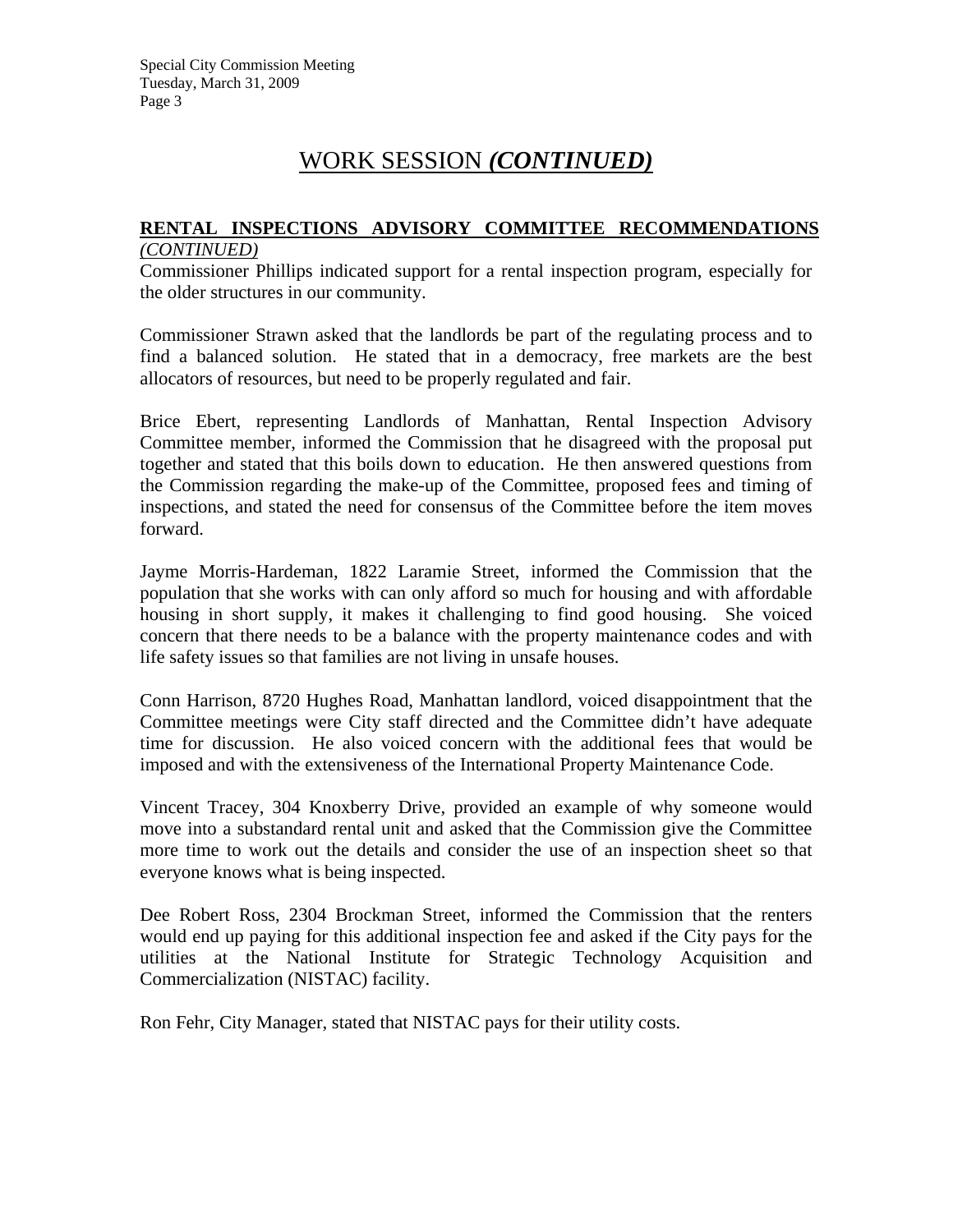#### **RENTAL INSPECTIONS ADVISORY COMMITTEE RECOMMENDATIONS** *(CONTINUED)*

Dixie West, representing the Riley County Preservation Alliance, Rental Inspections Advisory Committee member, informed the Commission that a rental inspection program would provide a level of protection and safety that does not currently exist for our most vulnerable members of our community. She stated that this would also protect older and historic neighborhoods and answered questions from the Commission in regard to having a workable rental inspection program.

Regina Schroeder, representing Landlords of Manhattan, Rental Inspections Advisory Committee member, informed the Commission that the Committee only voted on one item and stated that City staff working on the details, which hasn't allowed the landlords to be part of the solution. She stated that the landlords want to ensure safety for their tenants and said that what is being presented is not ready to vote on yet.

Joann Sutton, Executive Director, Manhattan Housing Authority, Rental Inspections Advisory Committee ex-officio member, provided additional information about Section 8 housing and informed the Commission that the Housing Authority has at least 300 people waiting for Section 8 housing.

Phil Anderson, 1718 Fairchild Avenue, Housing Authority Board of Commissioners member, informed the Commission that the citizens of Manhattan and the City Commission has dealt with this issue for many years and appreciated the civility of the process. He responded to questions from the Commission and stated that the City needs to examine these kinds of properties and to address this problem now.

Mary Ann Fleming, 215 South Eighth Street, speaking for herself and members of the South Manhattan Neighborhood Association, stated that she attended most of the Committee meetings and that this is an issue that needs to be addressed. She voiced the need to inspect older neighborhoods, especially, the historic neighborhoods. She stated that the taxpayers of Manhattan are currently paying the expense for inspections being done and that it would be difficult for the City to regulate the behavior of tenants.

Todd Thaemert, 1817 Concord Lane, informed the Commission that he and his brother own rental properties and provided a program proposal for consideration. He stated that the plan being proposed is too far reaching and aggressive and if implemented, would have a financial burden to the landlords and would affect the community at large. He asked that the Committee evaluate the proposal and find a compromise that will work for everyone.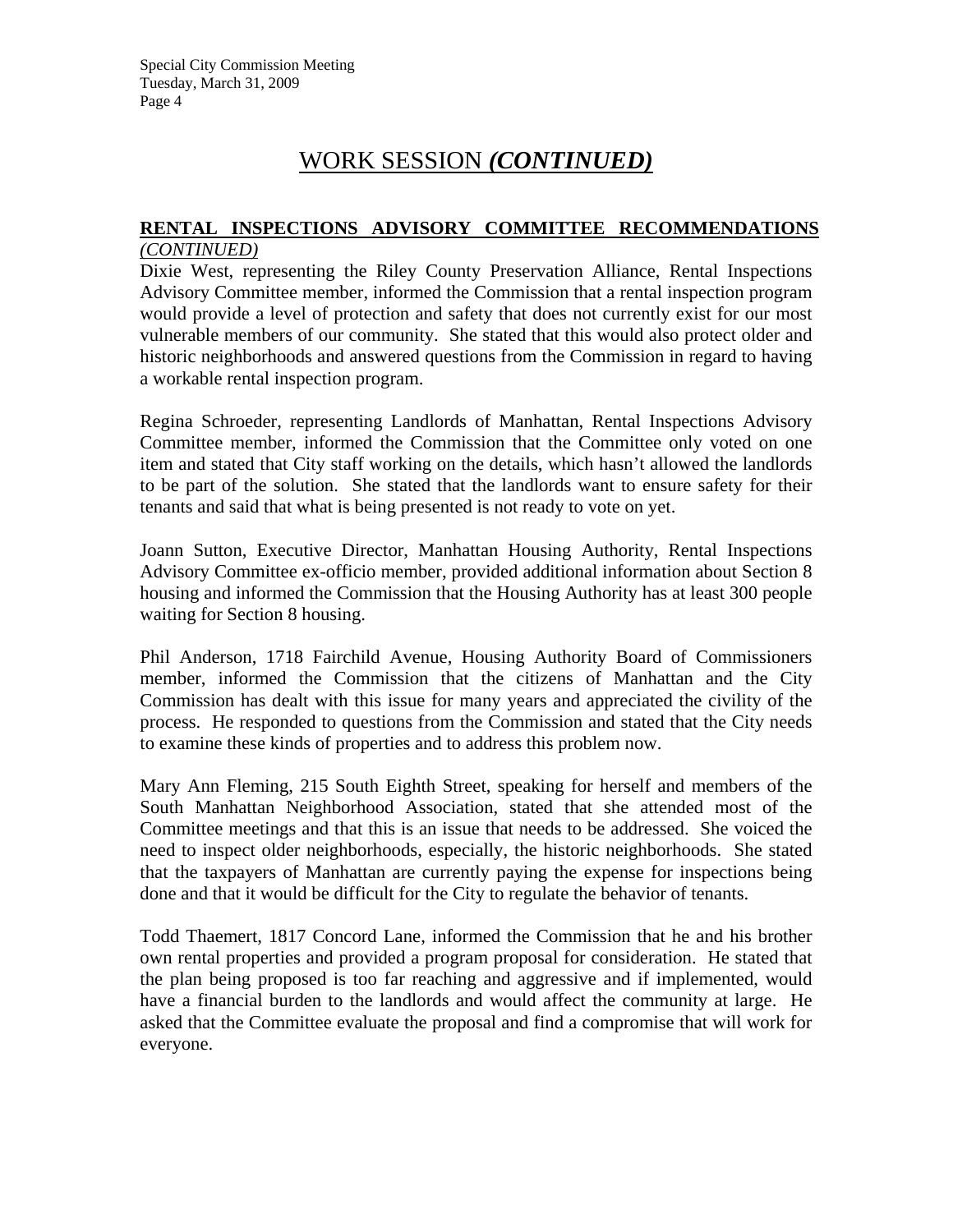#### **RENTAL INSPECTIONS ADVISORY COMMITTEE RECOMMENDATIONS** *(CONTINUED)*

Kaitlin Jason, K-State student and renter, voiced concern with the rising costs of education and housing and, stated that additional costs will fall back on the tenants. She asked that the Commission look at education to be the responsibility of both the landlords and tenants.

Zac Burton, 2520 Barton Drive, informed the Commission that the issue appears to be with three percent of the people and that there needs to be a balance and compromise reached to address financial concerns and public safety. He stated that education is the key and not more governmental involvement. He said that landlords currently provide tenants information on lead-based paint and a similar educational pamphlet could be provided to the tenant regarding landlord/tenant responsibilities at the same time.

At 7:25 p.m., the Commission took a brief recess.

Mandy Chapman-Semple, Executive Director, Manhattan Emergency Shelter, Inc., voiced concern that this proposal will raise the cost of rent and in reality, the population that the Shelter reaches will be negatively affected. She stated that affordability and accessibility are the issues, as well as enforcement, and that we need to find some middle ground with an inspection process that is reasonable. She then responded to questions from the Commission regarding the ethical dilemma for the community to either clean-up some of these places or eliminate them.

Karen Mayse, 3340 Newbury Street, stated that she works with many low income individuals and that many are embarrassed about their housing situation and that it would be difficult for them to come to a meeting like this to voice their concerns. She said that many of these individuals also work two jobs.

Samantha McGill, representing K-State Student Body, Rental Inspections Advisory Committee member, informed the Commission that she appreciated comments advocating an educational piece, provided examples of students' experiences, and asked to consider providing an incentive program that would lower the costs for good landlords. She stated that K-State students would like to see something passed and would prefer the passage of a comprehensive program.

Brandon Harder, K-State student, stated that he worked for a landlord and is in favor of a rental inspection system that is more equitable for those landlords who take the extra time and energy to have their houses inspected by Code Services.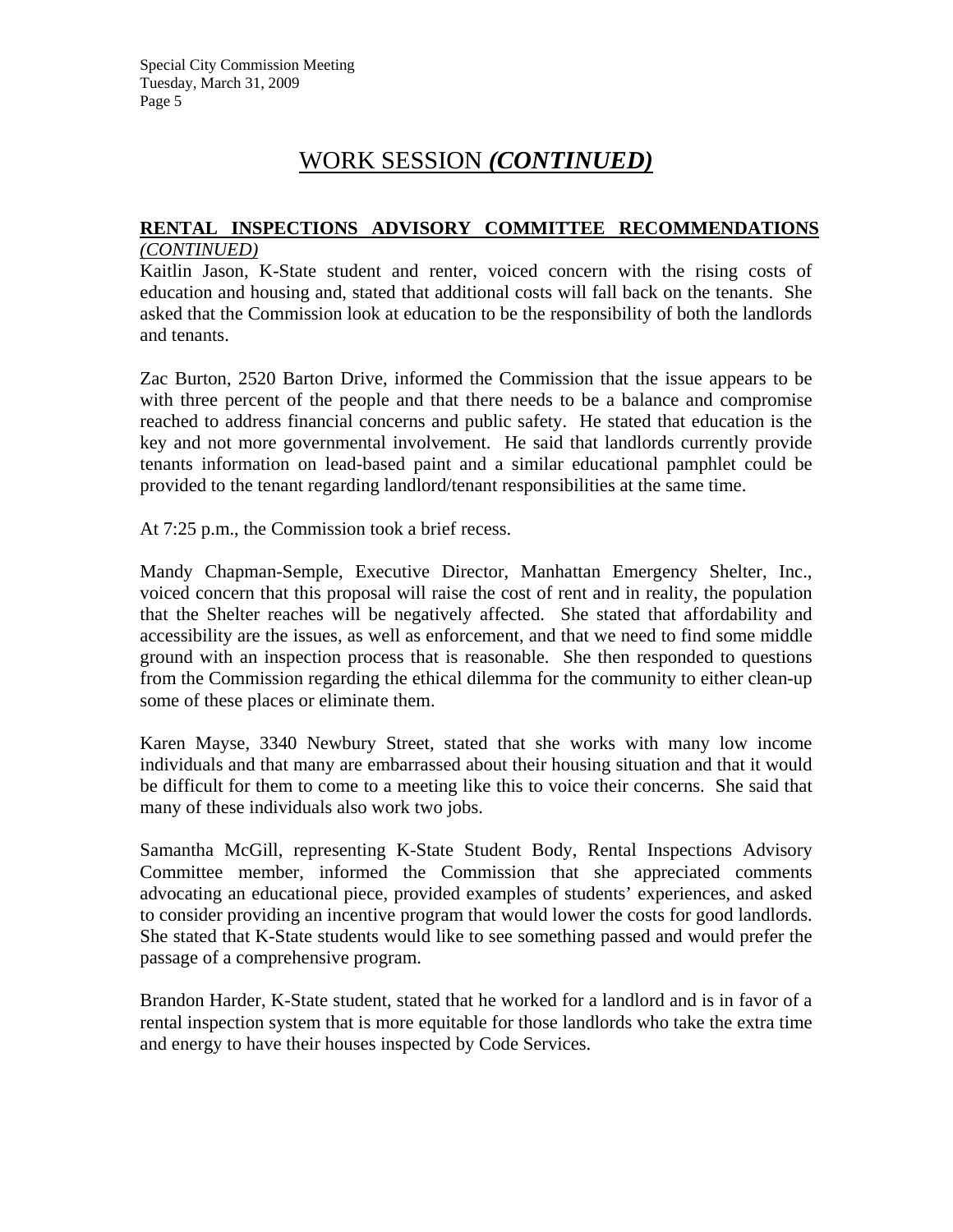#### **RENTAL INSPECTIONS ADVISORY COMMITTEE RECOMMENDATIONS** *(CONTINUED)*

Conn Harrison, 8720 Hughes Road, informed the Commission that neither the educational component nor the level of inspections were addressed by the Committee and that a one page sheet could be provided to everyone and published in the newspaper and on the University's and City's web sites. He stated that we already have Housing Urban Development (HUD) and Fort Riley inspections and have a fire inspection program in place.

Brice Ebert, representing Landlords of Manhattan, Rental Inspection Advisory Committee member, presented pictures from a sewer backup and dirty conditions resulting from tenants. He then responded to questions from the Commission regarding the selection of tenants and items in the Kansas Residential Landlord Tenant Act.

Brad Claussen, Building Official, answered questions from the Commission regarding rental units that have been rehabbed, repaired, and are back in service as rental units.

Richard Hill, 3513 Stagecoach Circle, stated that he owns a couple thousand units in several communities and provided his experience in dealing with tenant and landlord rights. He voiced concern that there be a process that addresses the responsibility of both the tenants and the landlords.

Wayne Stoskopf, K-State Student Body Vice President, stated that the educational aspect has great value for students; however, he wanted to see a mandatory rental inspection process, but valued some action on the item versus no action.

Molly McGuire, K-State student, asked the Commission to take action to protect the students who are victims from poor landlords. She asked that consideration be given to conduct the inspections before the tenants move in and that educational efforts are improved so that all parties are well-informed.

Deanna Ball, 723 Thurston Street, stated that existing codes need to be followed and enforcement needs to be improved. She also stated that landlords choose to do so, but students don't choose whether to have a place to live or not and, some tenants are in situations where landlords are not following codes.

Clinton Medovich, K-State Student Senate member, stated that he was a self-declared anarchist and voiced his concerns that there is a problem with responsibility in society overall. He stated that both sides have valid arguments and that the governing body responsible will probably make the wrong decision, either they didn't go far enough or they went too far. He stated that we must adhere to fundamental issues of governance and the best action would be the least intrusive. He then responded to questions from the Commission.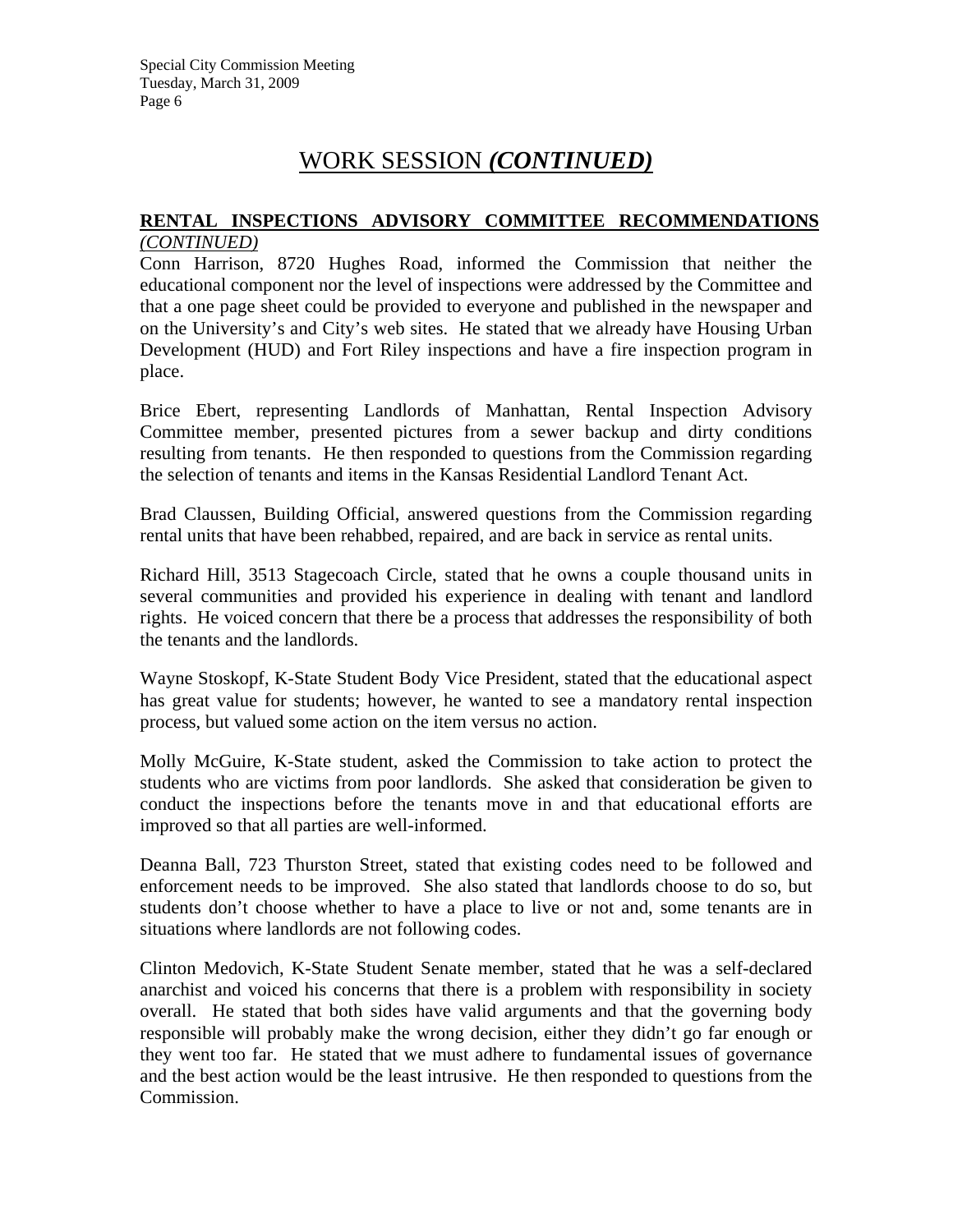#### **RENTAL INSPECTIONS ADVISORY COMMITTEE RECOMMENDATIONS** *(CONTINUED)*

Joshua Wilson, Youth in Government representative, stated that the annual fee did not provide the incentive needed and would not be a fair system for landlords to pay for a mandatory rental inspection program.

Beniah Wilson, 2488 Woodside Lane, informed the Commission that increasing inspection costs would lead to less affordable housing. He stated that the best system is a free market system, where landlords choose good tenants and vice versa.

Gary Olds, 3808 Frontier Circle, questioned the facts provided from the data of the Big 12 communities that were contacted regarding rental inspections and stated that all rental inspection programs are not the same and suggested that the City consider several options, including: issuing a business license to all landlords; expand the existing fire code inspections; consider helping the fire department get out of this business and give it to the free market; and, provide education materials similar to the "Check Your Home" pamphlet that Code Services provides to tenants and landlords. He said that the pamphlet could provide information regarding problem areas and contacting your landlord should be at the top of the list. He stated that education should be mandatory and continued cooperation with the neighborhood associations and landlords would be beneficial and asked to find middle ground on the issue.

Tim Lindemuth, representing the Coalition of Neighborhoods, Rental Inspections Advisory Committee member, spoke in agreement with some points with the Committee, but wrestled with issues of affordability and the number of current properties that are not inspected. He stated that this item has been brought forward many times before and has not received favorable passage. He encouraged the Commission to find an equitable program and to move the item forward.

At 9:12 p.m., the Commission took a brief recess.

Brad Claussen, Building Official, and Lauren Palmer, Assistant City Manager, responded to questions from the Commission regarding Fort Riley's rental inspection standards, the process, and charge of the Rental Inspections Advisory Committee.

Commissioner Snead asked about the possibility of expanding the fire code inspections and privatizing a rental inspections program.

Jerry Snyder, Director of Fire Services, responded to questions from the Commission regarding the expansion of current inspections.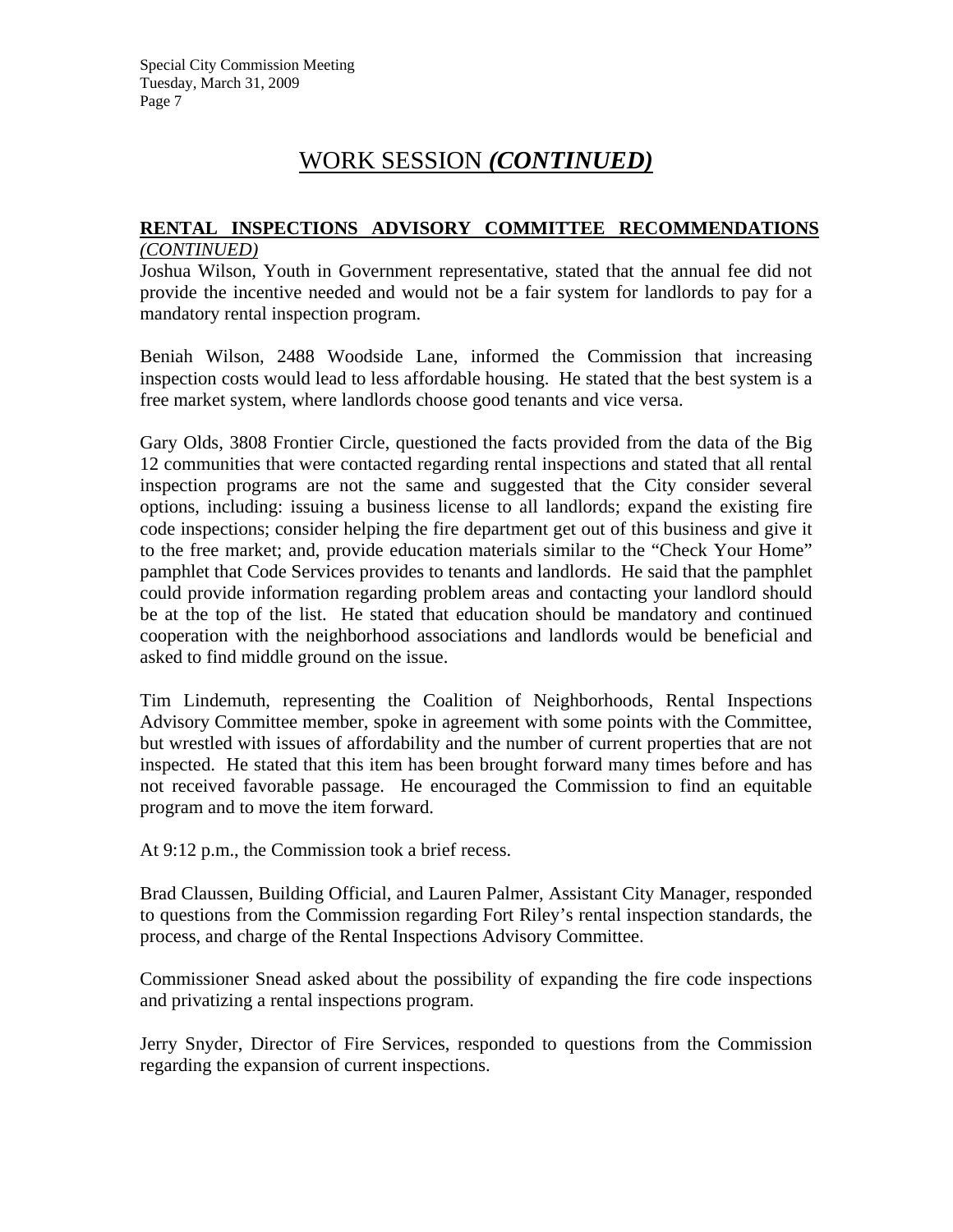#### **RENTAL INSPECTIONS ADVISORY COMMITTEE RECOMMENDATIONS** *(CONTINUED)*

Mayor Hatesohl stated the importance in providing educational handouts to tenants at the time the lease is signed.

Commissioner Phillips voiced concern with older homes being converted into rental units and suggested that the scope of the rental inspections be narrowed down to the older neighborhoods. He wanted the inspection process to address life safety issues and asked for more feedback from the Committee and more information on possibly outsourcing the inspection process, providing this would allow for greater efficiencies and reductions in costs. He stated that property owners are accountable for the actions of tenants causing code violations and that's the rub for many landlords.

Commissioner Sherow voiced concern for safety, health, and providing a sustained environment for all citizens. He asked about the enforceability of the International Property Maintenance Code (IPMC) and stated that we currently regulate businesses to protect consumers and asked if the IPMC could be amended. He then discussed the varying responsibilities and protections of the landlord and the tenant and, the ethical dilemma associated with tenants living in sub-standard housing conditions.

Bill Frost, City Attorney, provided additional information and responded to questions regarding the legal process, enforceability of code enforcement, and the transference of property.

Brad Claussen, Building Official, and Ryan Almes, Fire Marshall, responded to questions from the Commission regarding the IPMC, the ability to amend the ordinance adopting the IPMC, the current fire inspection process, and the inspection check-list requirements of Fort Riley.

Commissioner Snead stated the focus should be on the health, safety, and welfare of our citizens. He wanted to ensure that issues of equity and fairness were addressed, as well as the ability to provide proper enforcement. He stated that he didn't want to see the work and efforts of the Committee go-for-not and wanted to see something come out of this. He suggested the possibility of privatizing an inspections program and supported an expanded fire inspection and educational effort as minimal standards. He asked that the Committee continue to discuss key issues mentioned and bring the item back to the Commission for further consideration.

Commissioner Sherow voiced support for the Committee's recommendations and wanted to see a rental inspection program that would focus on consistent and efficient enforcement. He wanted to see a rental inspection program that would provide incentives to landlords for positive inspections.